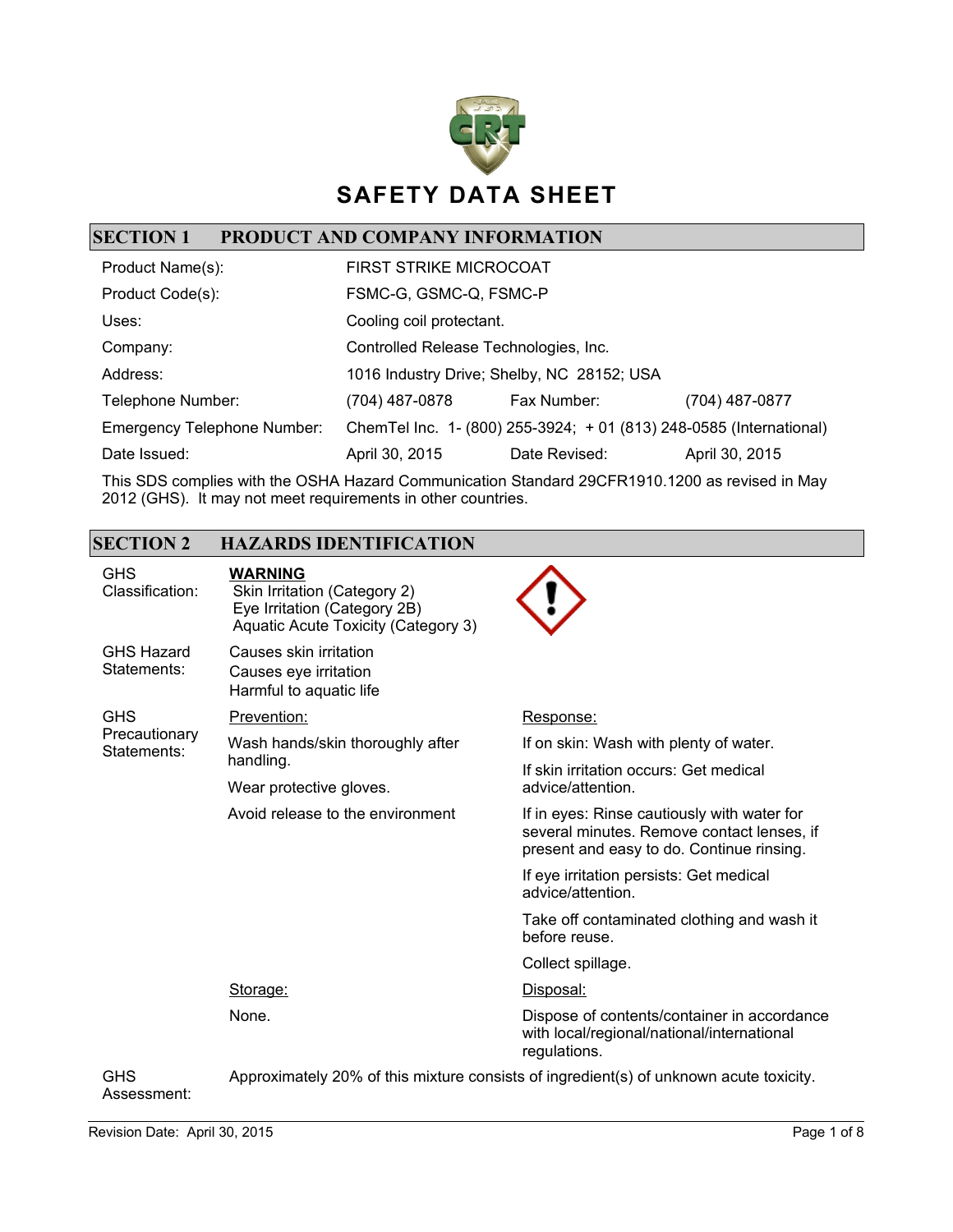### **SECTION 2 HAZARDS IDENTIFICATION**

Approximately 20% of the mixture consists of ingredient(s) of unknown hazards to the aquatic environment.

#### **SECTION 3 COMPOSITION / INGREDIENTS**

| Component    | <b>CAS Number</b> | <b>EC Number</b> | <b>Concentration</b> |
|--------------|-------------------|------------------|----------------------|
| <b>Water</b> | 7732-18-5         | 231-791-2        | $65 - 85%$           |
| Polymer(s)   | Proprietary       | ---              | $15 - 35\%$          |
| Biocide      | Proprietary       | ---              | $0.1 - 1.0\%$        |

Trade Secret Claims: Specific chemical identity and/or exact percentage (concentration) of components has been withheld as a trade secret.

#### **SECTION 4 FIRST AID MEASURES**

| First Aid - Eyes:               | In case of contact, immediately flush eyes with plenty of water for at least 15<br>minutes. Get medical attention, if irritation develops.                                                                                                                                                                                                                                                                       |
|---------------------------------|------------------------------------------------------------------------------------------------------------------------------------------------------------------------------------------------------------------------------------------------------------------------------------------------------------------------------------------------------------------------------------------------------------------|
| First Aid - Skin:               | In case of contact, immediately flush skin with plenty of water for at least 15<br>minutes while removing contaminated clothing and shoes. Get medical attention<br>immediately if irritation or rash develops and/or persists. Wash contaminated<br>clothing before reuse.                                                                                                                                      |
| First Aid - Ingestion:          | If swallowed and feel unwell, call a physician or poison control center. DO NOT<br>induce vomiting unless directed to do so by a physician or poison control center. If<br>victim is fully conscious, give a cupful of water. Never give anything by mouth to<br>an unconscious person.                                                                                                                          |
| First Aid - Inhalation:         | If respiratory symptoms or other symptoms of exposure develop, move victim away<br>from source of exposure and into fresh air. If symptoms persist, seek immediate<br>medical attention. If victim is not breathing, clear airway and immediately begin<br>artificial respiration. If breathing difficulties develop, oxygen should be<br>administered by qualified personnel. Seek immediate medical attention. |
| Effects – Acute and<br>Delayed: | Important Symptoms / Tissue redness/irritation.                                                                                                                                                                                                                                                                                                                                                                  |
| Advice to Physician:            | Treat symptomatically.                                                                                                                                                                                                                                                                                                                                                                                           |

# **SECTION 5 FIRE FIGHTING MEASURES**

| <b>Extinguishing Media:</b>                               | Treat surrounding material. Water spray, dry chemical, carbon dioxide, or<br>foam is recommended. Carbon dioxide can displace oxygen. Use caution<br>when applying carbon dioxide in confined spaces. |
|-----------------------------------------------------------|-------------------------------------------------------------------------------------------------------------------------------------------------------------------------------------------------------|
| Specific Hazards:                                         | This product is not flammable. This product may give rise to hazardous<br>vapors in a fire. Vapors/fumes may be irritating, corrosive and/or toxic.                                                   |
| Protective equipment and<br>procedures for fire-fighters: | Wear full protective clothing and self-contained breathing apparatus.                                                                                                                                 |
| <b>Additional Advice:</b>                                 | None.                                                                                                                                                                                                 |

#### **SECTION 6 ACCIDENTAL RELEASE MEASURES**

Spill Procedures: Wipe up spills with an absorbent towel/material and transfer into suitable containers for recovery or disposal. Finally flush area with water.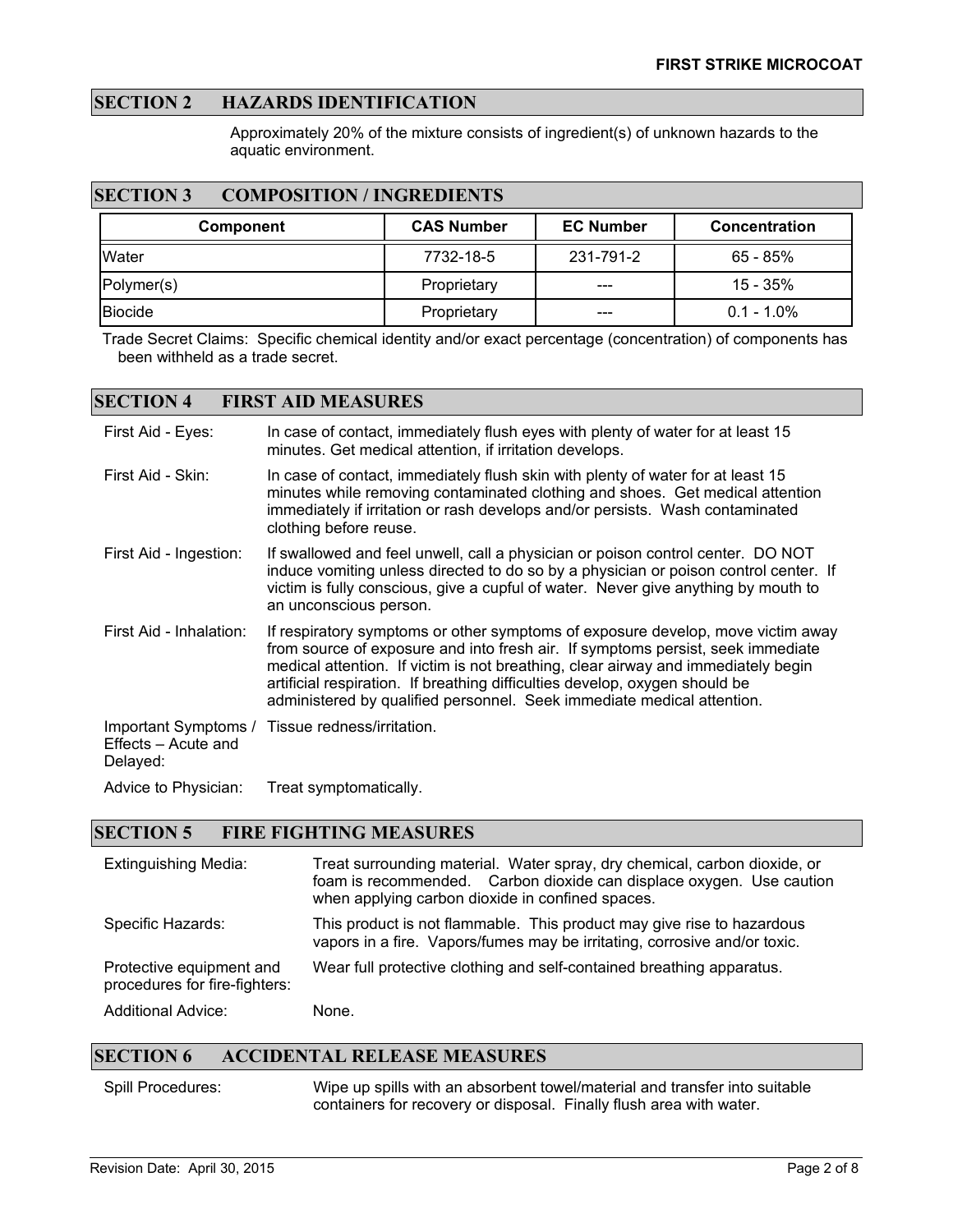### **SECTION 6 ACCIDENTAL RELEASE MEASURES**

Personal Precautions: Wear suitable protective clothing.

Environmental Precautions: Prevent the material from entering drains or water courses. Do not discharge directly to a water source. Advise Authorities if spillage has entered watercourse or sewer or has contaminated soil or vegetation.

#### **SECTION 7 HANDLING AND STORAGE**

Handling: Wear appropriate personal protection (See Section 8) when handling this material. The work area must be equipped with a safety shower and eye wash station. If exposed to the solution, avoid contact with skin and eyes. Wash thoroughly after handling. Storage: Keep container(s) tightly closed. Use and store this material at temperatures

between 15.5ºC and 32.2ºC (60-90ºF) away from heat, direct sunlight and hot metal surfaces. Keep from freezing. Keep away from any incompatible materials (see Section 10).

Additional Advice: Store in original container. Store as directed by the manufacturer.

#### **SECTION 8 EXPOSURE CONTROLS AND PERSONAL PROTECTION**

| Occupational Exposure<br>Standards:     | Exposure limits are listed below, if they exist.                                                                                                                                                                              |
|-----------------------------------------|-------------------------------------------------------------------------------------------------------------------------------------------------------------------------------------------------------------------------------|
| Water:                                  | None.                                                                                                                                                                                                                         |
| Polymer(s):                             | None.                                                                                                                                                                                                                         |
| Biocide:                                | None.                                                                                                                                                                                                                         |
| <b>Engineering Control</b><br>Measures: | Engineering methods to prevent or control exposure are preferred. Methods<br>include process or personnel enclosure, mechanical ventilation (local<br>exhaust), and control of process conditions.                            |
| <b>Respiratory Protection:</b>          | A NIOSH certified self-contained breathing apparatus may be used under<br>conditions where airborne concentrations are expected to exceed exposure<br>limits.                                                                 |
| Hand Protection:                        | The use of gloves impervious to the specific material handled is advised to<br>prevent skin contact, possible irritation and skin damage (see glove<br>manufacturer literature for information on permeability).              |
| Eye Protection:                         | Approved eye protection (safety glasses with side-shields or goggles) to<br>safeguard against potential eye contact, irritation, or injury is recommended.<br>Depending on conditions of use, a face shield may be necessary. |
| <b>Body Protection:</b>                 | Impervious clothing should be worn as needed to prevent skin contact.                                                                                                                                                         |

#### **SECTION 9 PHYSICAL AND CHEMICAL PROPERTIES**

| <b>Physical State:</b>       | Liquid                                   |
|------------------------------|------------------------------------------|
| Color:                       | Blue                                     |
| Odor:                        | Characteristic                           |
| Odor Threshold:              | Not available.                           |
| pH:                          | $5 - 6$                                  |
| Melting Point/Range (°C/°F): | $0^{\circ}$ C / 322 $^{\circ}$ F (water) |
| Boiling Point/Range (°C/°F): | 100°C / 212°F (water)                    |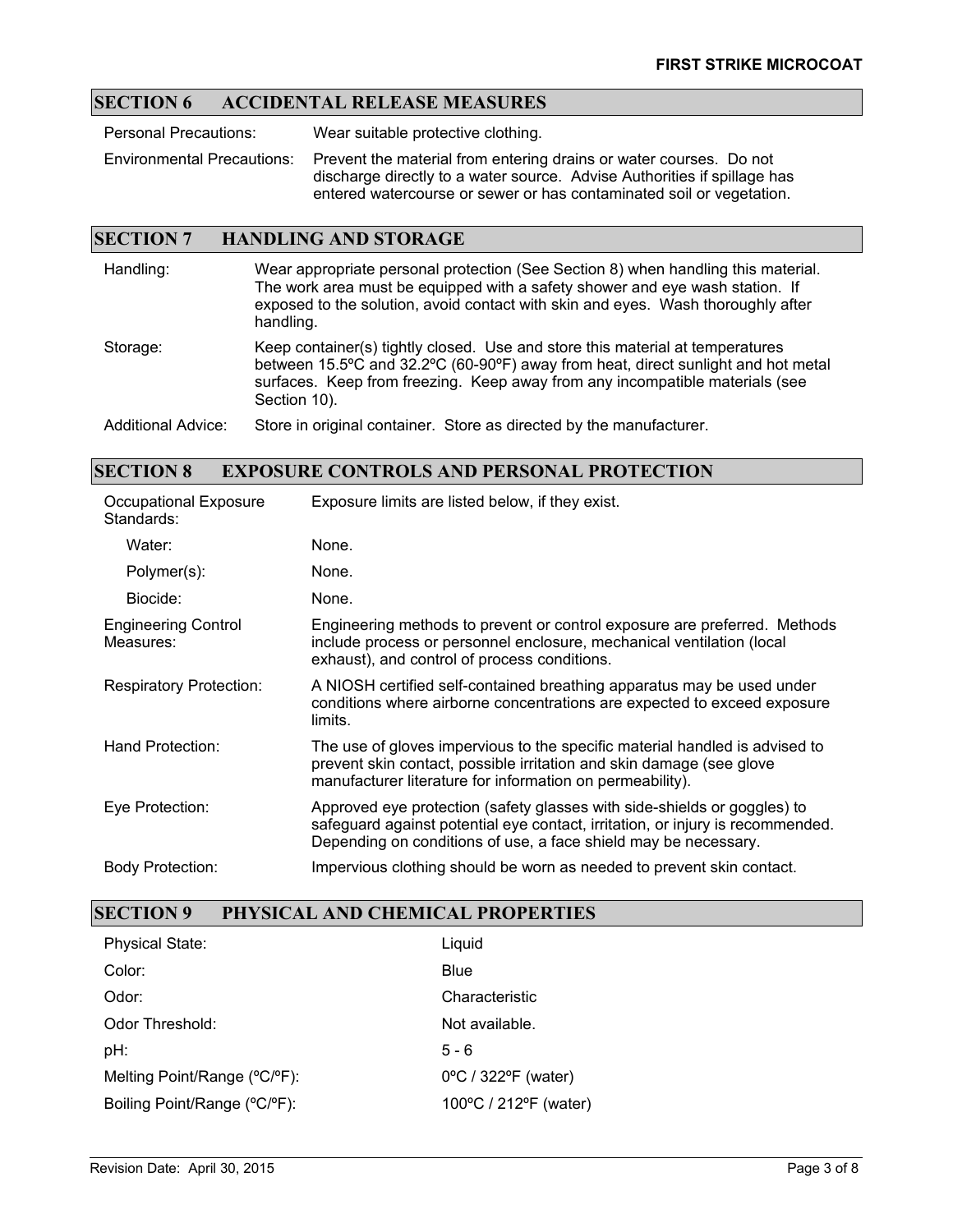# **SECTION 9 PHYSICAL AND CHEMICAL PROPERTIES**

| Flash Point (PMCC) (°C/°F):                   | Not flammable.                          |
|-----------------------------------------------|-----------------------------------------|
| Evaporation Rate:                             | Not available.                          |
| Flammability / Explosivity Limits in Air (%): | Not available.                          |
| Vapor Pressure:                               | 23.8 mmHg (25°C) (water)                |
| Vapor Density (Air = 1):                      | Not available.                          |
| <b>Relative Density:</b>                      | ca. 1.0                                 |
| Solubility in Water:                          | Partly soluble.                         |
| Partition Coefficient:                        | Not available.                          |
| Autoignition Temperature (°C/°F):             | Not available.                          |
| Decomposition Temperature (°C/°F):            | Not available.                          |
| Viscosity:                                    | Not available.                          |
| <b>Explosive Properties:</b>                  | None.                                   |
| <b>Oxidizing Properties:</b>                  | None.                                   |
| Volatile Organic Content (VOC) (g/l):         | ca. 0 $g/l$ (as defined by 40CFR51.100) |
|                                               |                                         |

## **SECTION 10 STABILITY AND REACTIVITY**

| Reactivity:                          | Product will not undergo additional reaction.                                                                                |
|--------------------------------------|------------------------------------------------------------------------------------------------------------------------------|
| Stability:                           | Stable under normal storage conditions.                                                                                      |
| Hazardous Polymerization:            | Will not occur.                                                                                                              |
| Conditions to Avoid:                 | Contact with incompatible materials, excessive heat.                                                                         |
| Incompatibilities:                   | Oxidizing agents.                                                                                                            |
| Hazardous Decomposition<br>Products: | Oxides of carbon, oxides of sulfur, oxides of silicon, metal oxides,<br>aromatic and aliphatic compounds, toxic by-products. |

### **SECTION 11 TOXICOLOGICAL INFORMATION**

*If available, toxicity data for the product is given; otherwise component data is listed.*

| <b>Acute Toxicity:</b>                | This product is not expected to be appreciably toxic.<br>(Water) No data.<br>(Polymer(s)) No data.<br>(Biocide) Oral LD50 (rat) 4267-4732 mg/kg; Dermal LD50 (rat) > 2000<br>mg/kg; Inhalation LC50 (rat) 0.089-0.329 mg/l (4 hr)   |
|---------------------------------------|-------------------------------------------------------------------------------------------------------------------------------------------------------------------------------------------------------------------------------------|
| Skin Corrosion / Irritation:          | The product may be irritating to the skin.<br>(Water) No data.<br>(Polymer(s)) May cause skin irritation.<br>(Biocide) Corrosive to skin.                                                                                           |
| Serious Eye Damage /<br>Irritation:   | The product may be irritating to the eyes.<br>(Water) No data.<br>(Polymer(s)) May cause eye irritation.<br>(Biocide) Corrosive to eyes.                                                                                            |
| Respiratory or Skin<br>Sensitization: | The product is not expected to be dermally sensitizing; however, certain<br>sensitive individuals may experience an allergic reaction.<br>(Water) No data.<br>(Polymer(s)) No data.<br>(Biocide) Dermally sensitizing (guinea pig). |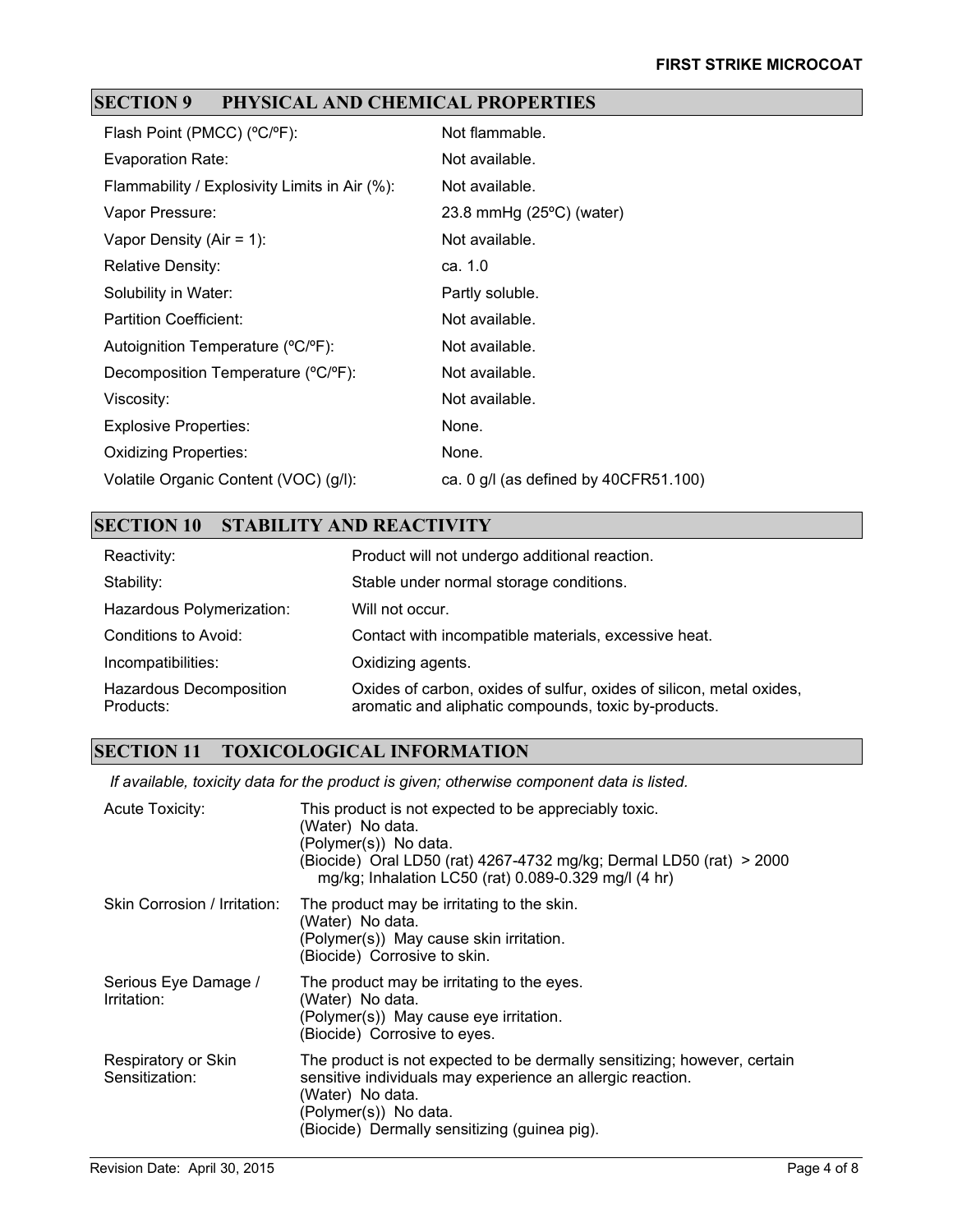# **SECTION 11 TOXICOLOGICAL INFORMATION**

| Mutagenicity:                                                                                                       | This product is not expected to be mutagenic.<br>(Water) No data.<br>(Polymer(s)) No data.<br>(Biocide) Not mutagenic (variety of studies).                                                       |
|---------------------------------------------------------------------------------------------------------------------|---------------------------------------------------------------------------------------------------------------------------------------------------------------------------------------------------|
| Carcinogenicity:                                                                                                    | This product is not expected to be carcinogenic.<br>(Water) No data.<br>(Polymer(s)) No data.<br>(Biocide) No data.                                                                               |
| Reproductive /<br>Developmental Toxicity:                                                                           | This product is not expected to be developmentally harmful.<br>(Water) No data.<br>(Polymer(s)) No data.<br>(Biocide) Developmental toxicity was observed, but only at maternally toxic<br>doses. |
| Chronic/Subchronic<br>Toxicity: Specific Target<br>Organ/Systemic Toxicity - (Biocide) No data.<br>Single Exposure: | (Water) No data.<br>(Polymer(s)) No data.                                                                                                                                                         |
| Chronic/Subchronic<br>Toxicity: Specific Target<br>Organ/Systemic Toxicity -<br>Repeated Exposure:                  | (Water) No data.<br>(Polymer(s)) No data.<br>(Biocide) No data.                                                                                                                                   |
| <b>Aspiration Hazard:</b>                                                                                           | This product is not expected to be an aspiration hazard.                                                                                                                                          |
| Additional Information:                                                                                             | None.                                                                                                                                                                                             |

# **SECTION 12 ECOLOGICAL INFORMATION**

*If available, ecological data for the product is given; otherwise component data is listed.*

| <b>Acute Ecotoxicity:</b>  | This product may be harmful to aquatic species.<br>(Water) No data.<br>(Polymer(s)) No data.<br>(Biocide) LC50 (Bluegill sunfish) 0.540 mg/l/96 hr; EC50 (Daphnia magna)<br>0.093 mg/l/48 hr; LC50 (green algae) 0.240 mg/l/72 hr. |
|----------------------------|------------------------------------------------------------------------------------------------------------------------------------------------------------------------------------------------------------------------------------|
| Mobility:                  | (Water) No data.<br>(Polymer(s)) No data.<br>(Biocide) No data.                                                                                                                                                                    |
| Persistence/Degradability: | (Water) No data.<br>(Polymer(s)) No data.<br>(Biocide) No data.                                                                                                                                                                    |
| Bioaccumulation:           | (Water) No data.<br>(Polymer(s)) No data.<br>(Biocide) No data.                                                                                                                                                                    |
| Other adverse effects:     | None.                                                                                                                                                                                                                              |

# **SECTION 13 DISPOSAL CONSIDERATION**

| Environmental precautions: | Prevent the material from entering drains or water courses. Do not<br>discharge directly to a water source. Advise Authorities if spillage has<br>entered watercourse or sewer or has contaminated soil or vegetation.            |
|----------------------------|-----------------------------------------------------------------------------------------------------------------------------------------------------------------------------------------------------------------------------------|
| Product Disposal:          | Dispose in accordance with all local, state (provincial), and federal<br>regulations. Under RCRA, it is the responsibility of the product's user to<br>determine at the time of disposal, whether the product meets RCRA criteria |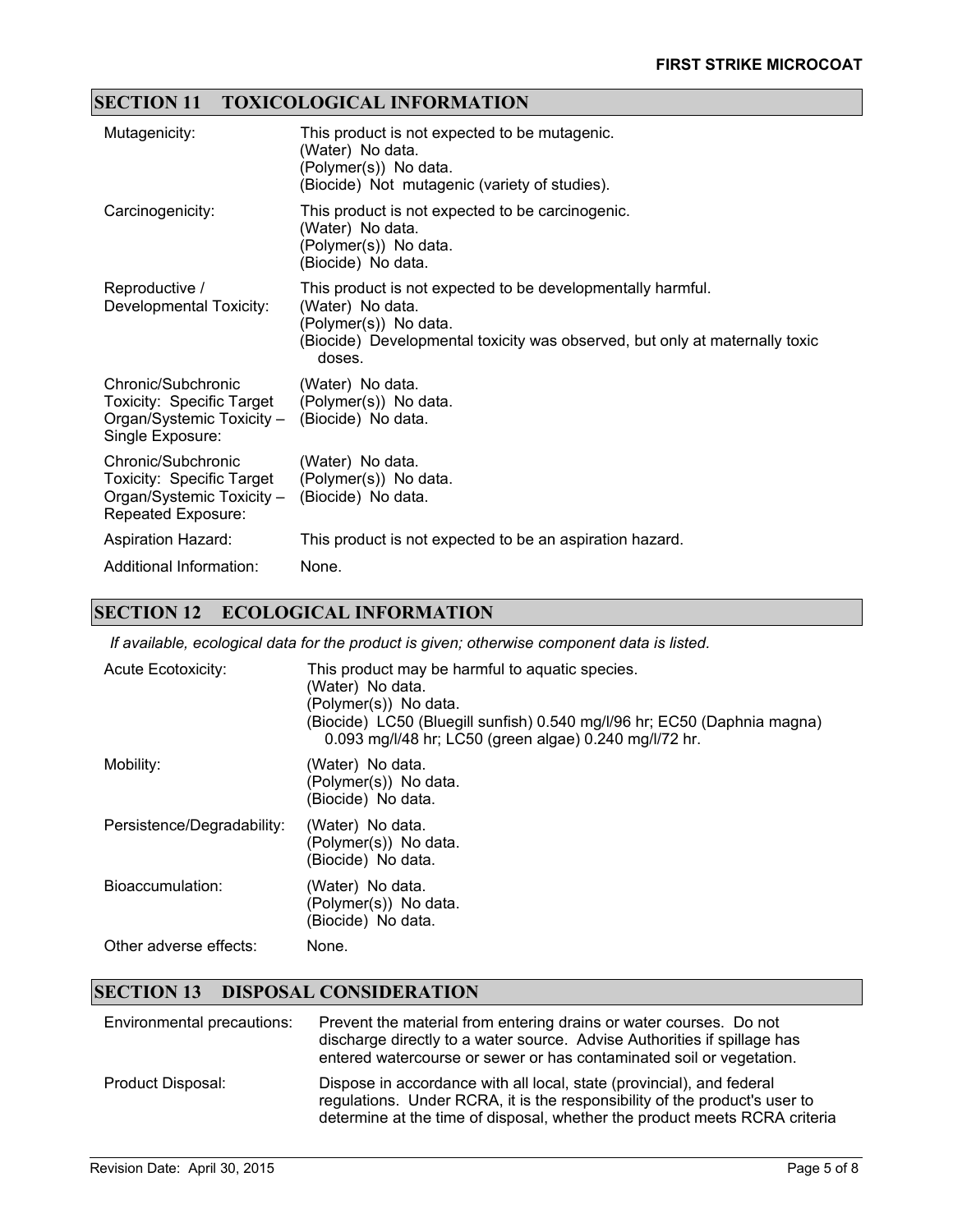# **SECTION 13 DISPOSAL CONSIDERATION**

for hazardous waste. This is because the product uses, transformations, mixtures, processes, etc. may render the resulting materials hazardous.

Container Disposal: Do not remove label until container is thoroughly cleaned. Empty containers may contain hazardous residues. This material and its container must be disposed of in a safe way.

#### **SECTION 14 TRANSPORT INFORMATION**

| DOT Proper Shipping Name:  | Not regulated |
|----------------------------|---------------|
| UN Number:                 | None.         |
| UN Class:                  | None.         |
| <b>UN Packaging Group:</b> | None.         |
| Reportable Quantity:       | None.         |
| Marine Pollutant:          | None.         |

*Transportation classifications may vary by container volume and may be influenced by regional or country variations in regulations. Consult current IATA Regulations prior to shipping by air.*

## **SECTION 15 REGULATORY INFORMATION**

| US Toxic Substance Control<br>Act:                                       | All components of this product are in compliance with the inventory<br>listing requirements of the U.S. Toxic Substances Control Act (TSCA)<br>Chemical Substance Inventory.                                                                                                                        |  |
|--------------------------------------------------------------------------|-----------------------------------------------------------------------------------------------------------------------------------------------------------------------------------------------------------------------------------------------------------------------------------------------------|--|
| <b>Canadian Domestic Substance</b><br>List:                              | One or more component(s) of this product are not listed on the Canadian<br>Domestic List. Limited quantities may be permitted.                                                                                                                                                                      |  |
| EU Existing Inventory of<br><b>Chemical Substances:</b>                  | One or more component(s) of this product are not in compliance with the<br>inventory listing requirements of the E.U. Existing Inventory of Chemical<br>Substances (EINECS). One or more component(s) of this product have<br>not been pre-listed under REACh. Limited quantities may be permitted. |  |
| TSCA Sec. 12(b) Export<br>Notification:                                  | This product does not contain a chemical at or above de minimis<br>concentrations which requires reporting.                                                                                                                                                                                         |  |
| <b>Canadian WHMIS</b><br>Classification:                                 | D.2.B                                                                                                                                                                                                                                                                                               |  |
|                                                                          | This product has been classified in accordance with the hazard criteria of<br>the CPR and the SDS contains all of the information required by the<br>CPR.                                                                                                                                           |  |
| Massachusetts Right-To-Know:                                             | This product does not contain materials subject to disclosure under the<br>Massachusetts' Right-To-Know Law.                                                                                                                                                                                        |  |
| New Jersey Right-To-Know:                                                | This product does not contain materials subject to disclosure under the<br>New Jersey's Right-To-Know Law.                                                                                                                                                                                          |  |
| Pennsylvania Right-To-Know:                                              | This product does not contain materials subject to disclosure under the<br>Pennsylvania's Right-To-Know Law.                                                                                                                                                                                        |  |
| California Proposition 65:                                               | This product does not contain materials which the State of California has<br>found to cause cancer, birth defects or other reproductive harm.                                                                                                                                                       |  |
| <b>SARA TITLE III-Section</b><br>311/312 Categorization (40<br>CFR 370): | Immediate (acute) hazard                                                                                                                                                                                                                                                                            |  |
| SARA TITLE III-Section 313<br>(40 CFR 372):                              | This product does not contain materials which are listed in Section 313<br>at or above de minimis concentrations.                                                                                                                                                                                   |  |
| <b>CERCLA Hazardous</b>                                                  | This product does not contain materials subject to reporting under                                                                                                                                                                                                                                  |  |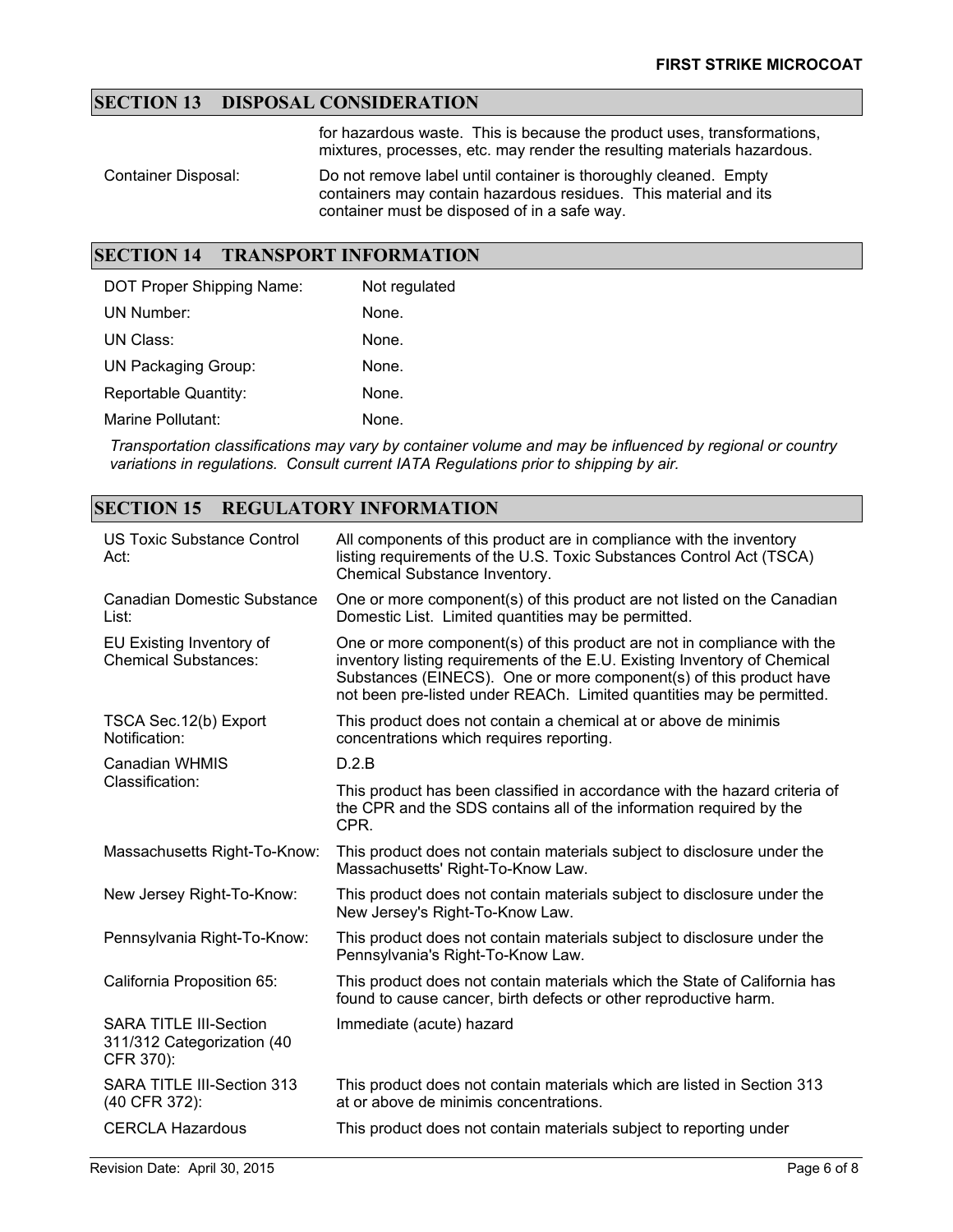### **SECTION 15 REGULATORY INFORMATION**

| CERCLA and Section 304 of EPCRA.                    |                                                           |  |
|-----------------------------------------------------|-----------------------------------------------------------|--|
| This product is slightly water-endangering (WGK=1). |                                                           |  |
| Australia (AICS):                                   | One or more component(s) not listed.                      |  |
| China (IECSC):                                      | One or more component(s) not listed.                      |  |
| Japan (ENCS):                                       | One or more component(s) not listed.                      |  |
| Korea (KCI):                                        | One or more component(s) not listed.                      |  |
|                                                     | Philippines (PICCS): One or more component(s) not listed. |  |
|                                                     |                                                           |  |

#### **SECTION 16 OTHER INFORMATION** NFPA Rating - HEALTH: 1 NFPA Rating - FIRE: 1 NFPA Rating - REACTIVITY: 0 NFPA Rating - SPECIAL: NONE SDS Date Issued: April 30, 2015 SDS Current Version: 1.0 Version Date: April 30, 2015 SDS Revision History: v1.0 Initial version. Abbreviations: GHS: Globally Harmonized System of Classification and Labeling of **Chemicals** CAS#: Chemical Abstract Services Number ACGIH: American Conference of Governmental Industrial Hygienists OSHA: Occupational Safety and Health Administration<br>NFPA: National Fire Protection Association National Fire Protection Association DOT: US Department of Transportation<br>RCRA: US Resource Conservation and R US Resource Conservation and Recovery Act TLV: Threshold Limit Value<br>TWA: Time-Weighted Avera TWA: Time-Weighted Average<br>PEL: Permissible Exposure Lir PEL: Permissible Exposure Limit<br>STEL: Short Term Exposure Limit STEL: Short Term Exposure Limit<br>WEEL: Workplace Environmental E WEEL: Workplace Environmental Exposure Levels<br>AIHA: American Industrial Hygiene Association AIHA: American Industrial Hygiene Association NTP: National Toxicology Program<br>IARC: International Agency for Rese International Agency for Research on Cancer R: Risk S: Safety<br>LD50: Lethal Lethal Dose 50% LC50: Lethal Concentration 50% EC50: Effective Concentration 50% BCF Bioconcentration Factor<br>BOD: Biological Oxygen Dema Biological Oxygen Demand Koc: Soil Organic Carbon Partition Coefficient.<br>Tlm: Median Tolerance Limit Median Tolerance Limit Key References: United States National Library of Medicine's TOXNET Patty's Toxicology, 5<sup>th</sup> Edition European Commission's Institute for Health and Consumer Protection American Conference of Governmental Industrial Hygienists International Agency for Research on Cancer United States National Toxicology Program

Disclaimer: *The data contained herein is based on information that the company* 

United States Occupational Safety and Health Administration

United States Department of Transportation Supplier Material Safety Data Sheets